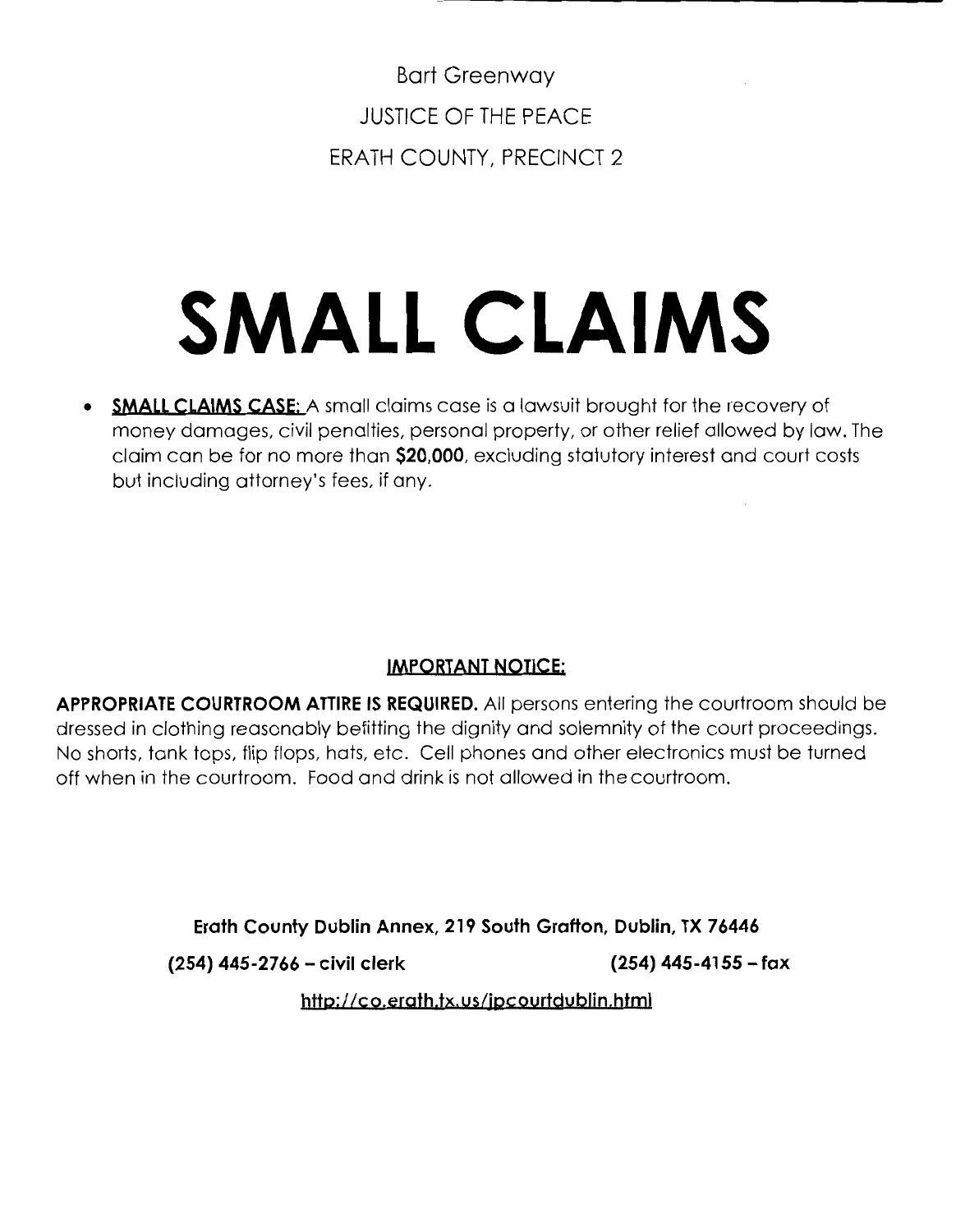## Bart Greenway

# **JUSTICE OF THE PEACE, PRECINCT 2**



## **PLEASE READ CAREFULLY BEFORE FILING THE PETITION**

## **FOR INFORMATION ON THE RULES OF PRACTICE IN JUSTICE COURTS, PLEASE CONSULT PART V OF THE TEXAS RULES OF CIVIL PROCEDURE, WHICH IS AVAILABLE ONLINE AND AT EACH COURT.**

**THE FOLLOWING INFORMATION IS FURNISHED TO YOU AS A COURTESY OF THE JUSTICE OF THE PEACE OFFICE. THE COURT CANNOT ADVISE YOU WHAT YOU SHOULD DO AND ARE BARRED BY LAW FROM GIVING YOU LEGAL ADVICE. THE COURT CAN ONLY ANSWER PROCEDURAL QUESTIONS.** 

**Please complete the Civil Information Sheet, Petition,** and **Affidavit of Military Status of Defendant. PLEASE PRINT CLEARLY AND PRESS FIRMLY.** You are the plaintiff and the person or entity you are suing is the defendant. The defendant has a right to be sued in the county and precinct in which they reside; there are exceptions to this rule. Should there be a motion by the defendant to transfer venue, a hearing will be set to determine if a transfer of venue will be granted; a motion to transfer venue may delay the proceedings 6-8 weeks.

## • **PLEASE NOTE: YOU MUST HAVE COPIES FOR THE COURT'S FILE OF ANY DOCUMENTS YOU INTEND TO**  SUBMIT TO THE COURT AS EVIDENCE. YOU WILL BE CHARGED FOR ANY COPIES THE COURT MUST MAKE.

IT IS YOUR BURDEN AS PLAINTIFF TO MAKE SURE YOU ARE SUING THE DEFENDANT IN THEIR PROPER LEGAL CAPACITY. It is very important that you understand that for any potential judgment you may receive to be valid, it is necessary for you to sue the defendant in their **proper legal capacity,** of which there are typically there:

- 1. **Personally:** Where an individual is responsible to you for damages he may have caused you as an individual.
- 2. **Proprietor or partnership:** A business that is not incorporated, but does have on file with the County Clerk an assumed name, ex: John Smith dba GreenhouseSupplies.
- 3. **Corporation:** The business which has allegedly cause you damage is incorporated and therefore **it is necessary to know the individual's name who is authorized to accept civil process on behalf of the corporation.** The authorized agent for service would be listed with the Secretary of State, whose phone number is 1-800-252-5555 & website is www.sos.state.tx.us Ex: Greenhouse, Inc. through its agent, John Smith. It is also possible for an incorporated entity to have an assumed name, ex: Greenhouse, Inc. dba Greenhouse Supplies.
- The **Justice Court Civil Information Sheet** must be completed, signed by the plaintiff or the plaintiff's attorney and accompany the filing of a petition. Select only **one** case type.
- On the **petition,** under **complaint** section, make a **very short statement** concerning the nature of your claim. Under **relief** section, put the **PRINCIPAL AMOUNT** of your claim against the defendant. **DO NOT ADD COURT COSTS** to this amount. If you are asking for return of property, list the value of the property. If you wish to have the judgment include court costs, you would state "plus court costs."
- The **Affidavit of Military Status of Defendant** form must be completed and either accompany the filing of  $\frac{1}{2}$ a petition or be submitted prior to a default judgment being granted.
- $\Box$  After the petition is completed, present it to my clerk. You will then be required to pay fees of \$121.00 for filing the petition and service of citation on one defendant. **If the citation is to be served out of Erath County, you will be required to pay the service fee in the form of a money order made payable to the out-of-county agency.** Please check with the clerk for more information in that case. A citation along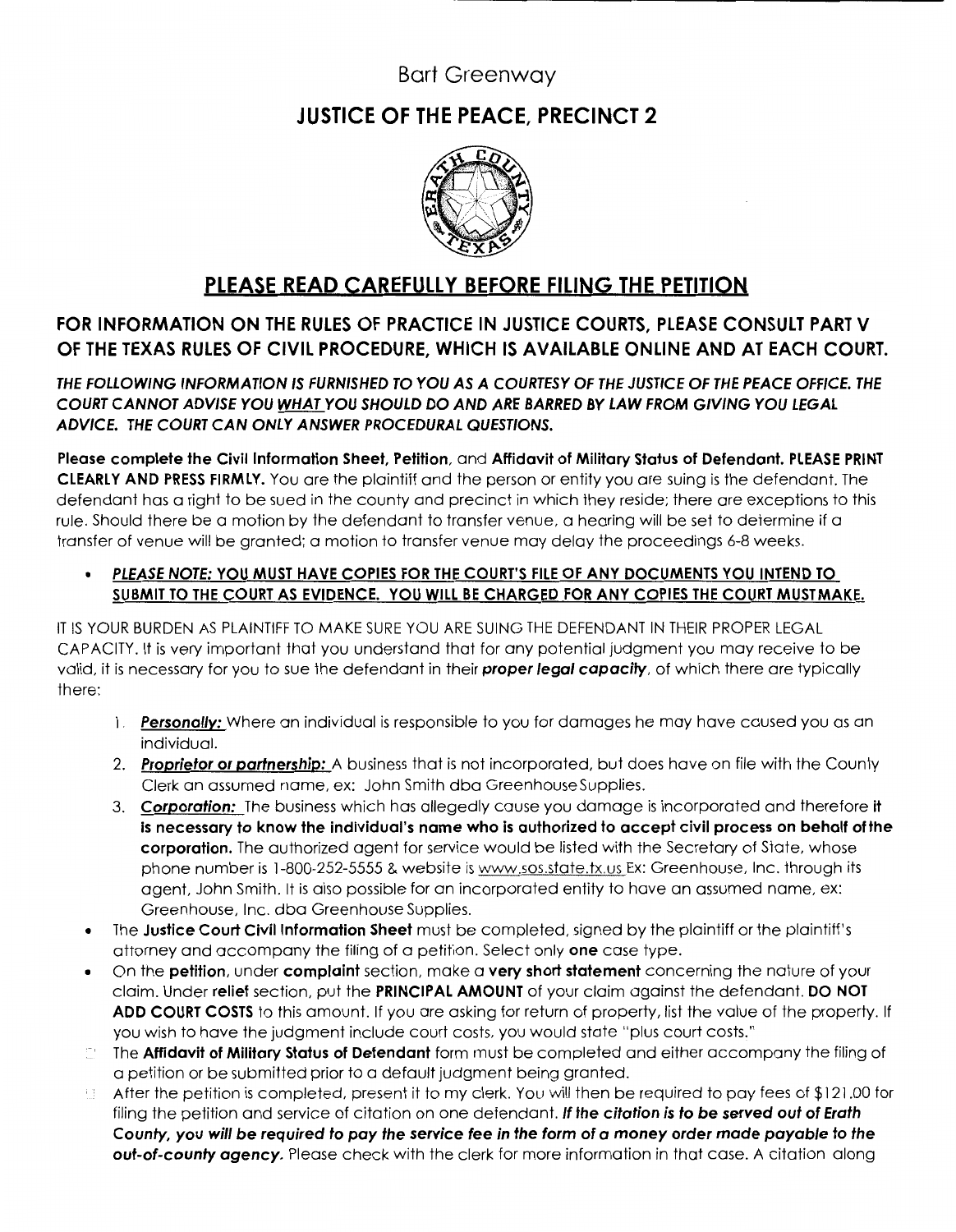with a copy of your petition will be served to the defendant notifying him that a suit has been filed against him in this Court. The citation will order the defendant to file an answer with the court by the end of the 15<sup>th</sup> day after the day he was served with the citation. You will be notified by this office that one of the following will take place:

- 1. The defendant has entered a denial and the case is set for trial. The trial notice will be mailed approximately 45 days prior to the trial date, or
- 2. The defendant answered and acknowledged their indebtedness. An acknowledged judgment is prepared and sent to you and the defendant.

If the defendant does not file an answer, a prove-up hearing needs to be set for you to present your facts to the Court as to why you should be granted a default judgment. You will need to contact this office to check the status of the case and we will set you a default hearing as soon as possible.

**If you should receive a judgment,** please understand that this Court does not collect the judgment for you, nor can we force the defendant to pay the judgment. It is your responsibility to request any post-judgment remedies. The following are some of those remedies that are available to you:

- 1. **Abstract of Judgment** places a lien on any real property the defendant may own in a particular county where the abstract is recorded. There is a fee of \$5.00 for the Court to issue the abstract. You will also be required to pay a small fee to the County Clerk to record the abstract. This may be obtained 21 days after the judgment is signed.
- 2. **Writ of Execution** authorizes the Constable or Sheriff to seize any assets belonging to the defendant that are not exempt under Texas Property Code, Section 42.001 and 42.002. Those assets are then auctioned at a public sale and those proceeds are applied to the judgment. This may be obtained 30 days after the judgment was signed if the judgment was not paid or appealed.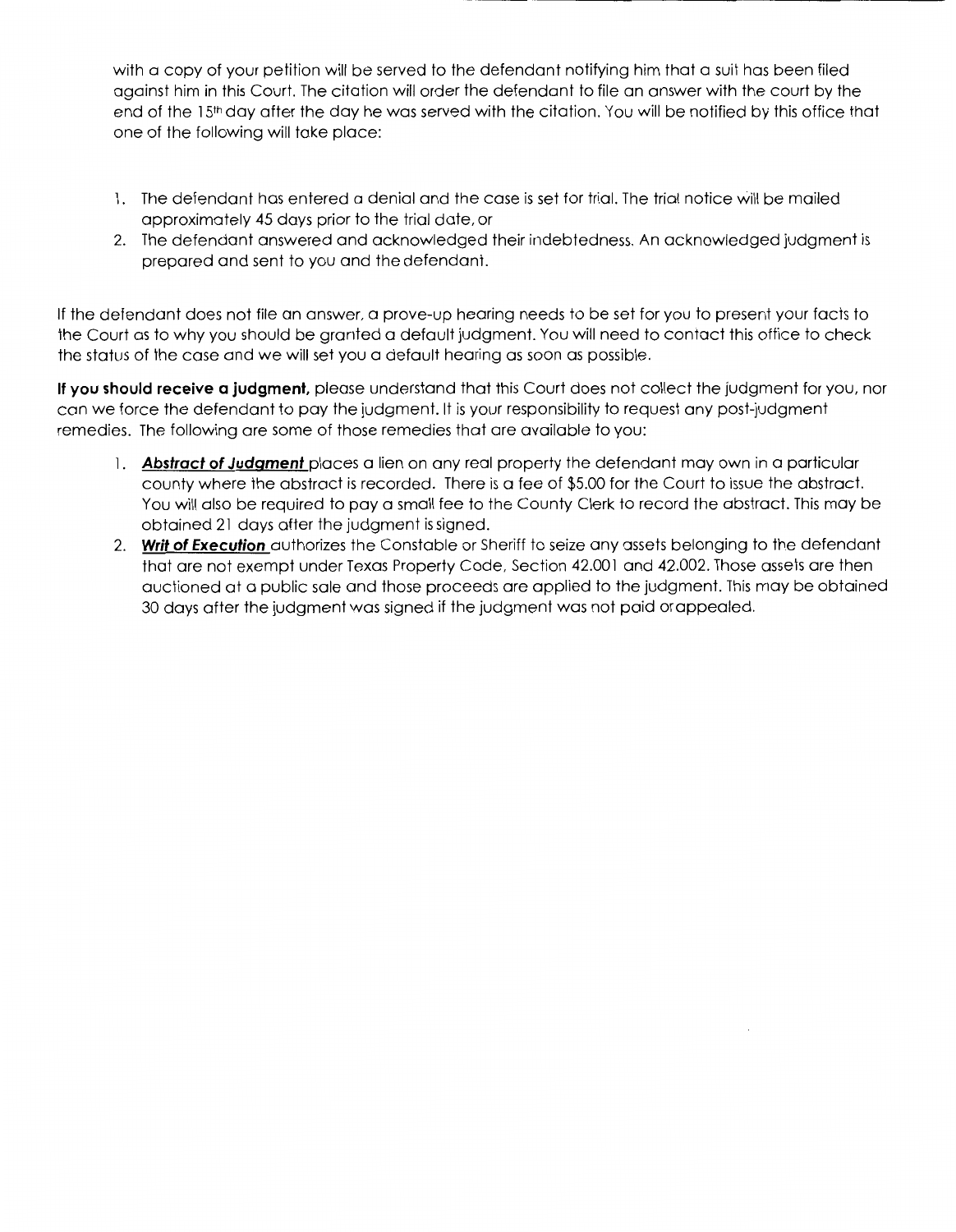## **JUSTICE COURT CIVIL CASE INFORMATION SHEET** (4113)

**CAUSE NUMBER (FOR CLERK USE ONLY):** 

#### **STYLED**

(e.g., John Smith v. All American Insurance Co; In re Mary Ann Jones; In the Matter of the Estate of George Jackson)

| 1. Contact information for person completing case information<br>sheet: |               | 2. Names of parties in case:                              |  |
|-------------------------------------------------------------------------|---------------|-----------------------------------------------------------|--|
| Name:                                                                   | Telephone:    | Plaintiff(s):                                             |  |
| Address:                                                                | Fax:          |                                                           |  |
| City/State/Zip:                                                         | State Bar No: | $Defendant(s)$ :                                          |  |
| Email:                                                                  |               |                                                           |  |
| Signature:                                                              |               | [Attach additional page as necessary to list all parties] |  |

## **3. Indicate case type, or identify the most important issue in the case** *(select only 1):*

| $\Box$ <b>Debt Claim</b> : A debt claim case is a lawsuit brought to<br>recover a debt by an assignee of a claim, a debt collector<br>or collection agency, a financial institution, or a person or<br>entity primarily engaged in the business of lending money<br>at interest. The claim can be for no more than \$20,000,<br>excluding statutory interest and court costs but including<br>attorney fees, if any.                                                | $\Box$ Eviction: An eviction case is a lawsuit brought to recover<br>possession of real property, often by a landlord against a tenant.<br>A claim for rent may be joined with an eviction case if the<br>amount of rent due and unpaid is not more than \$20,000,<br>excluding statutory interest and court costs but including attorney<br>fees, if any. |
|---------------------------------------------------------------------------------------------------------------------------------------------------------------------------------------------------------------------------------------------------------------------------------------------------------------------------------------------------------------------------------------------------------------------------------------------------------------------|------------------------------------------------------------------------------------------------------------------------------------------------------------------------------------------------------------------------------------------------------------------------------------------------------------------------------------------------------------|
| $\Box$ <b>Repair and Remedy</b> : A repair and remedy case is a<br>lawsuit filed by a residential tenant under Chapter 92,<br>Subchapter B of the Texas Property Code to enforce the<br>landlord's duty to repair or remedy a condition materially<br>affecting the physical health or safety of an ordinary<br>tenant. The relief sought can be for no more than \$20,000,<br>excluding statutory interest and court costs but including<br>attorney fees, if any. | $\Box$ <b>Small Claims:</b> A small claims case is a lawsuit brought for<br>the recovery of money damages, civil penalties, personal<br>property, or other relief allowed by law. The claim can be for no<br>more than \$20,000, excluding statutory interest and court costs<br>but including attorney fees, if any.                                      |

A civil case information sheet must be completed and submitted when an original petition is filed to initiate a new suit. The information should be the best available at the time of filing. This sheet, required by Rule of Civil Procedure 502, is intended to collect information that will be used for statistical purposes only. It neither replaces nor supplements the filings or service of pleading or other documents as required by law or rule. The sheet does not constitute a discovery request, response, or supplementation, and it is not admissible at trial.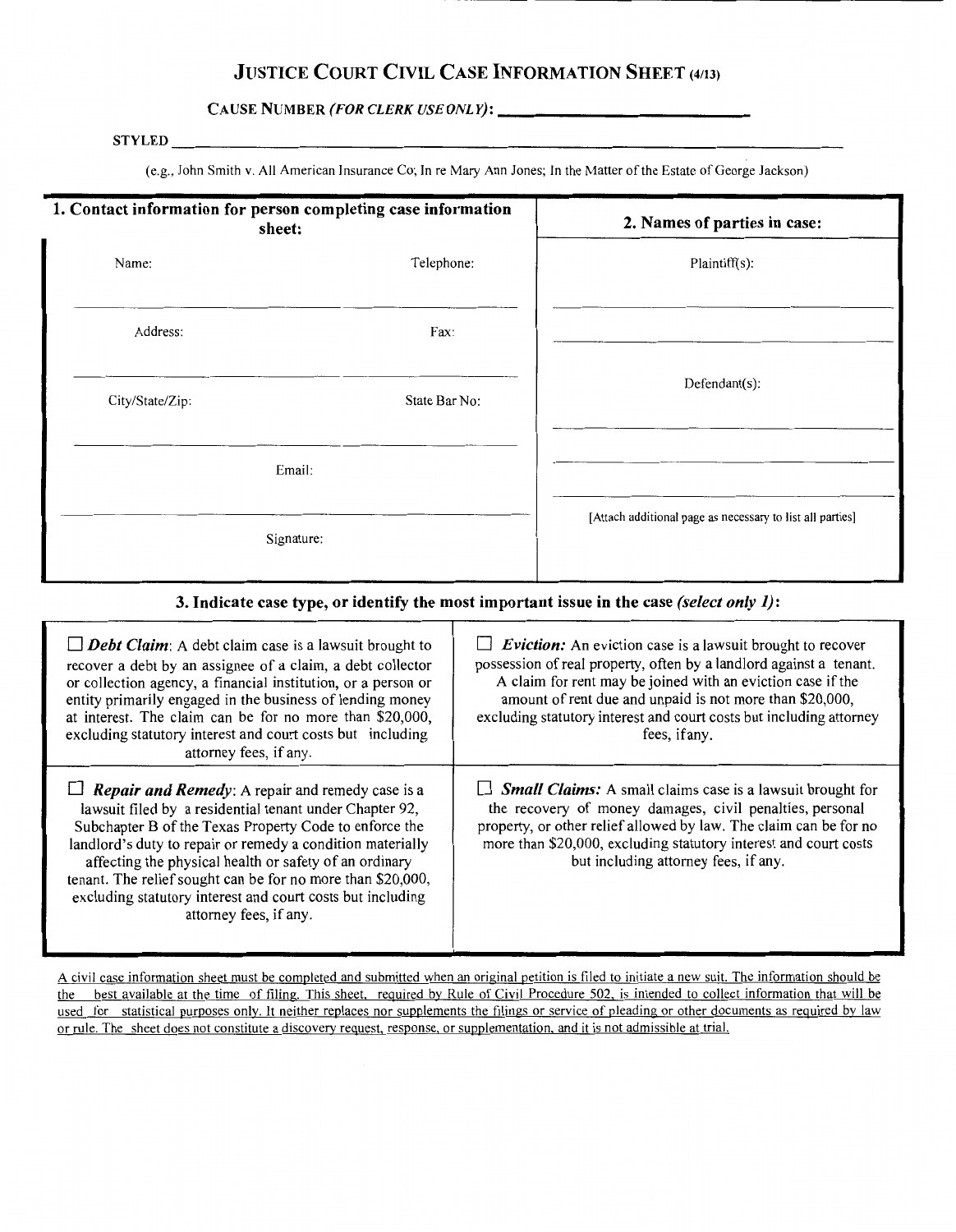# **PETITION: SMALL CLAIM CASE**

| CASE NO. (court use only) _______________________                                                                                                                                                                                                                                                                                                                                                                                | In the Justice Court, |                                                                    |     |  |
|----------------------------------------------------------------------------------------------------------------------------------------------------------------------------------------------------------------------------------------------------------------------------------------------------------------------------------------------------------------------------------------------------------------------------------|-----------------------|--------------------------------------------------------------------|-----|--|
|                                                                                                                                                                                                                                                                                                                                                                                                                                  |                       | Precinct 2, Erath County, Texas                                    |     |  |
|                                                                                                                                                                                                                                                                                                                                                                                                                                  |                       |                                                                    |     |  |
| VS.                                                                                                                                                                                                                                                                                                                                                                                                                              |                       |                                                                    |     |  |
|                                                                                                                                                                                                                                                                                                                                                                                                                                  |                       |                                                                    |     |  |
| COMPLAINT: The basis for the claim which entitles the plaintiff to seek relief against the defendant is:                                                                                                                                                                                                                                                                                                                         |                       |                                                                    |     |  |
|                                                                                                                                                                                                                                                                                                                                                                                                                                  |                       |                                                                    |     |  |
|                                                                                                                                                                                                                                                                                                                                                                                                                                  |                       |                                                                    |     |  |
| <u> 1980 - An Aonaichte an Dùbhlachadh ann an Chuid ann an Chuid ann an Chuid ann an Chuid ann an Chuid ann an Ch</u>                                                                                                                                                                                                                                                                                                            |                       |                                                                    |     |  |
| RELIEF: Plaintiff seeks damages in the amount of: \$______________, and/or return of personal property as described as follows (be<br>specific): Additionally,                                                                                                                                                                                                                                                                   |                       |                                                                    |     |  |
|                                                                                                                                                                                                                                                                                                                                                                                                                                  |                       |                                                                    |     |  |
| SERVICE OF CITATION: Service is requested on defendants by personal service at home or work or by alternative service as allowed<br>by the Texas Justice Court Rules of Court. Other addresses where the defendant(s) may be served are:<br>If you wish to give your consent for the answer and any other motions or pleadings to be sent to your email address,<br>please check this box, and provide your valid email address: |                       |                                                                    |     |  |
| Petitioner's Printed Name                                                                                                                                                                                                                                                                                                                                                                                                        |                       | Signature of Plaintiff or Attorney                                 |     |  |
| DEFENDANT(S) INFORMATION (if known):                                                                                                                                                                                                                                                                                                                                                                                             |                       | Address of Plaintiff's Attorney, if any, or Plaintiff if none      |     |  |
| *LAST 3 NUMBERS OF SOCIAL SECURITY:                                                                                                                                                                                                                                                                                                                                                                                              | City                  | State                                                              | Zip |  |
|                                                                                                                                                                                                                                                                                                                                                                                                                                  |                       | Ph & Fax No. of Plaintiff's Attorney, if any, or Plaintiff if none |     |  |